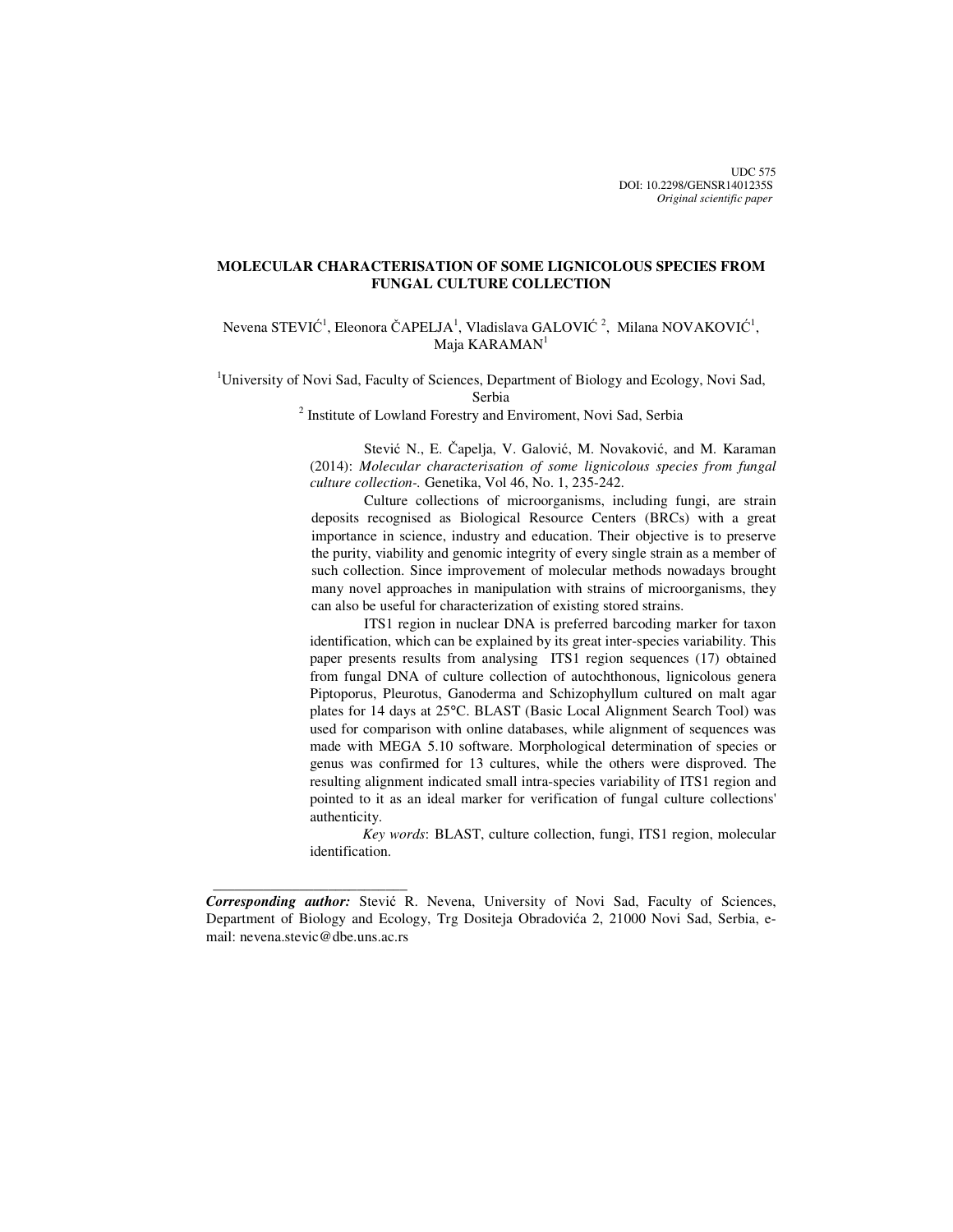### INTRODUCTION

Microbial culture collections play a crucial role in providing the authenticated biological material, upon which high quality scientific research is based on (SMITH, 2003). They serve as deposits for key strains in many human activities like industry, science and education by providing them quality care and maintenance. Hence, the aim of the culture collection is to maintain the purity, viability and genomic integrity of every single strain (SMITH & RYAN, 2005), being sources of key organisms for research, available for confirmation of results and further studies (ÇAKTÜ & TÜRKOĞLU, 2011). Since the culture collection represent, not only repository of organisms, but also significant genetic database, many of them are becoming Biological Resource Centers (BRCs), as defined by the OECD Biological Resource Center Initiative, operating according to international quality criteria (SMITH, 2003). This initiative aims to create a network of collection and establish a global, virtual BRC (OECD, 2001).

 Demands upon culture collections change as new technologies are developed. Techniques for the characterization of cultures are becoming numerous and various, therefore, it is essential that the methods used in the characterization, creating and maintaining cultures are optimized in order for organisms in cultures to express and maintain their full potential (ILIĆ *et al*., 2008).

 Molecular identification through DNA barcoding of fungi has, during the last 20 years, become an integrated and essential part of fungal ecology research and has provided new insights into the diversity of this group of organisms (BELLEMAIN *et al*., 2010; KARAMAN *et al*., 2012). The region of *coxI* is not suitable for use as a DNA barcode in most land plants and fungi, because the mitochondrial genes in these groups evolve too slowly to allow accurate discrimination between species (CHASE & FAY, 2009). The primary amplification targets are ribosomal genes and spacers (HORTON & BRUNS, 2001), while ITS region is an area of particular importance for molecular identification of fungi. It possesses areas of high conservation and areas of high variability and presents an ideal starter for the development of specific PCR primers for identification of fungal species (ATKINS & CLARK, 2004). Therefore, the ITS region of nuclear DNA is preferred DNA barcoding marker both for the identification of taxa and official primary barcoding marker for fungi (BELLEMAIN *et al*., 2010). More than 100 000 sequences fungal ITS sequences have been deposited in the International Nucleotide Sequence Database (INSDC, http://www.insdc.org/) and/or in other databases (NILSSON *et al.*, 2009).

 Furthermore, since cultures grow in a form of white mycelia in collections, without developing fruiting bodies or ultrastructural characteristics necessary for their identification, they precisely demand an analysis of the genetic material before the use of these cultures for further scientific research. Considering also the high morphological similarity of the studied species with other members within their genera, it is decided to confirm traditional determination based on morpho-anatomical characteristics using molecular approach (GALOVIC *et al*., 2008, GALOVIC *et al*., 2009, GALOVIC *et al*. 2010). The aim of this study was the molecularly based verification of morphological identification of lignicolous fungi obtained from the Culture Collection of Department of Biology and Ecology, Faculty of Sciences in Novi Sad.

### MATERIALS AND METHODS

*Fungal cultivation and DNA isolation*: 17 cultures of fungi used in this study (Table 1) were obtained from the Laboratory of Microbiology at Faculty of Sciences in Novi Sad. All species belong to a group of lignicolous macrofungi, which are members of the phylum Basidiomycota.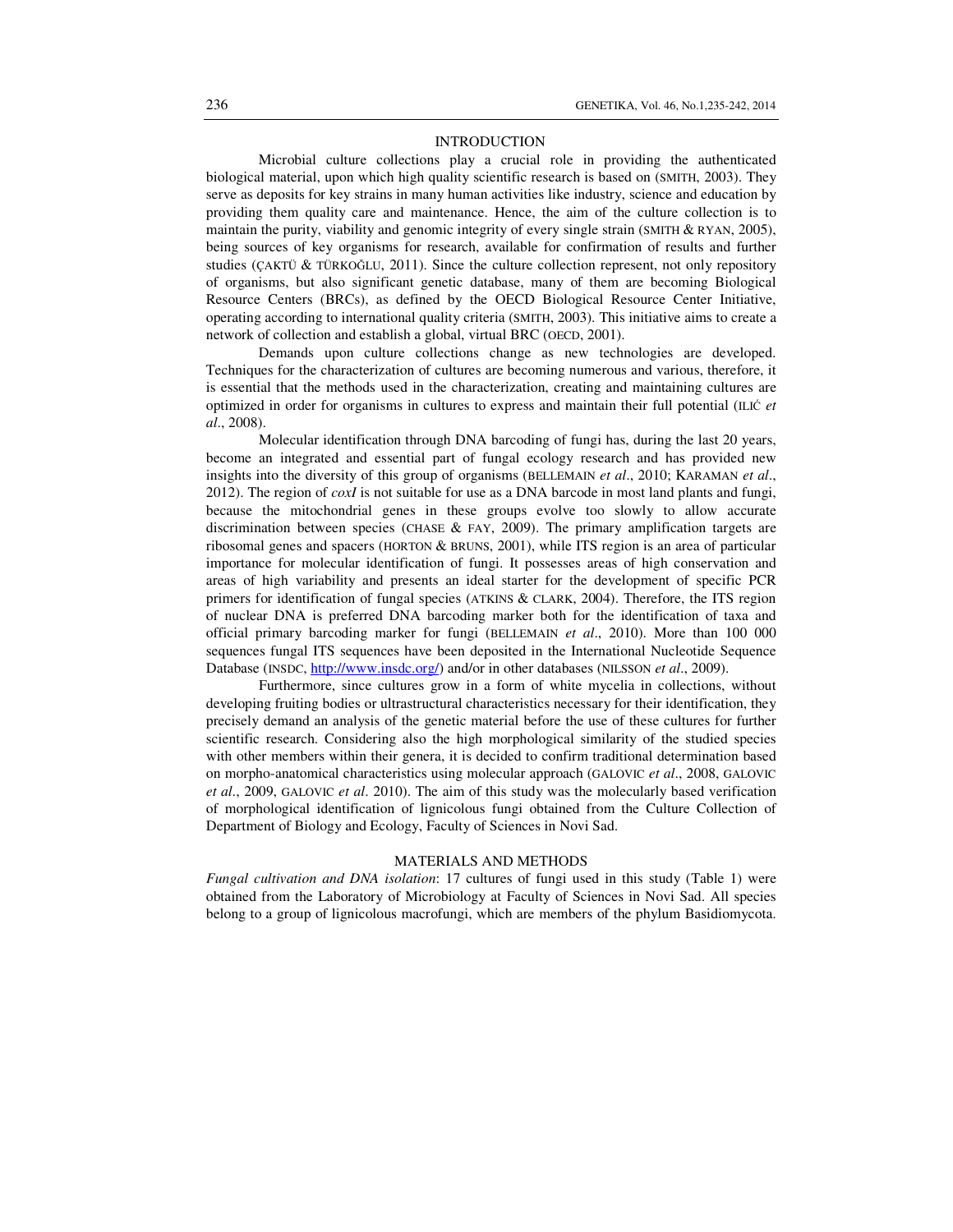Material from cultures, stored at  $+4^{\circ}$  C in distilled water, was subcultured from stock cultures on malt agar Petri plates at for 10-14 days as well as in malt broth in 1.5 ml microtubes (Eppendorf), incubating on room temperature with shaking for 3 days. Genomic DNA was extracted using the DNeasy® Plant Mini Kit (Qiagen, CA, www.qiagen.com) in accordance with the manufacturer's instructions. DNA concentration and purity was determined spectrophotometrically by measuring the absorbance of DNA solution at 260 and 280 nm (DU-65 Spectrophotometer, Beckman Instruments Inc. CA, www.beckmancoulter.com). Afterword, DNA is quantified to get the concentration of 10ng/µl.

|                                                                                | Morphological<br>determination of<br>culture | Culture<br>symbol | <b>BLAST</b> results  | Length<br>in bp | Query<br>coverage <sup>1</sup> | Max<br>identity <sup>2</sup> |
|--------------------------------------------------------------------------------|----------------------------------------------|-------------------|-----------------------|-----------------|--------------------------------|------------------------------|
| 1                                                                              | Piptoporus betulinus                         | $PB-21$           | Piptoporus betulinus  | 652             | 98%                            | 99%                          |
| 2                                                                              | Piptoporus betulinus                         | PB-53             | Piptoporus betulinus  | 339             | 83%                            | $85\%$                       |
| 3                                                                              | Piptoporus betulinus                         | PB-57             | No similarity         | 206             |                                |                              |
| $\overline{4}$                                                                 | Pleurotus ostreatus                          | $PO-1$            | Pleurotus ostreatus   | 586             | 97%                            | 95%                          |
| 5                                                                              | Pleurotus ostreatus                          | $PO-3$            | Pleurotus ostreatus   | 749             | 85%                            | 98 %                         |
| 6                                                                              | Pleurotus dryinus                            | $PD-13$           | Panus lecomtei *      | 659             | 95%                            | 99 %                         |
| 7                                                                              | Schizophyllum<br>commune                     | $SC-1$            | Schizophyllum commune | 704             | 85%                            | 99%                          |
| 8                                                                              | Schizophyllum<br>commune                     | $SC-20$           | Schizophyllum commune | 414             | 79%                            | 95 %                         |
| 9                                                                              | Schizophyllum<br>commune                     | $SC-34$           | Schizophyllum commune | 712             | 83%                            | 99 %                         |
| 10                                                                             | Schizophyllum<br>commune                     | $SC-44$           | Schizophyllum commune | 622             | 97%                            | 99 %                         |
| 11                                                                             | Schizophyllum<br>commune                     | $SC-46$           | Schizophyllum commune | 623             | 97%                            | 99 %                         |
| 12                                                                             | Ganoderma sp.                                | $G-14$            | Ganoderma resinaceum* | 647             | 96%                            | 98 %                         |
| 13                                                                             | Ganoderma sp.                                | $G-30$            | Ganoderma adspersum*  | 716             | 86%                            | 97 %                         |
| 14                                                                             | Ganoderma sp.                                | $G-33$            | Ganoderma resinaceum  | 647             | 96%                            | 99%                          |
| 15                                                                             | Ganoderma sp.                                | $G-36$            | Ganoderma resinaceum  | 1093            | 56%                            | 99 %                         |
| 16                                                                             | Ganoderma sp.                                | $G-47$            | Trametes versicolor   | 623             | 95%                            | 99 %                         |
| 17                                                                             | Ganoderma sp.                                | $G-49$            | Trametes ochracea     | 617             | 97%                            | 99 %                         |
| $\frac{1}{1}$ percent of the query sequence that overlaps the subject sequence |                                              |                   |                       |                 |                                |                              |

*Table 1. Comparison between obtained sequences and sequences from the database* 

percent of the query sequence that overlaps the subject sequence

2 percent similarity between the query and subject sequences over the length of the coverage area

*DNA amplification and preparation of PCR products for sequencing*: ITS1 region of DNA was amplified using primers ITS1 (5'-TCCGTAGGTGAACCTGCGG-3 ') and ITS4 (5'- TCCTCCGCTTATTGATATGC-3') (WHITE *et al*., 1990). PCR master mix was prepared in 200 µl PCR microtubes in total volume of 25 µl, reaction mixture including:  $10ng/\mu$ l gDNK, 0.2  $\mu$ M each primer, 2.5 mM MgCl2, 0.2 mM dNTPs, 1xPCR buffer, Taq polymerase (5U/µl)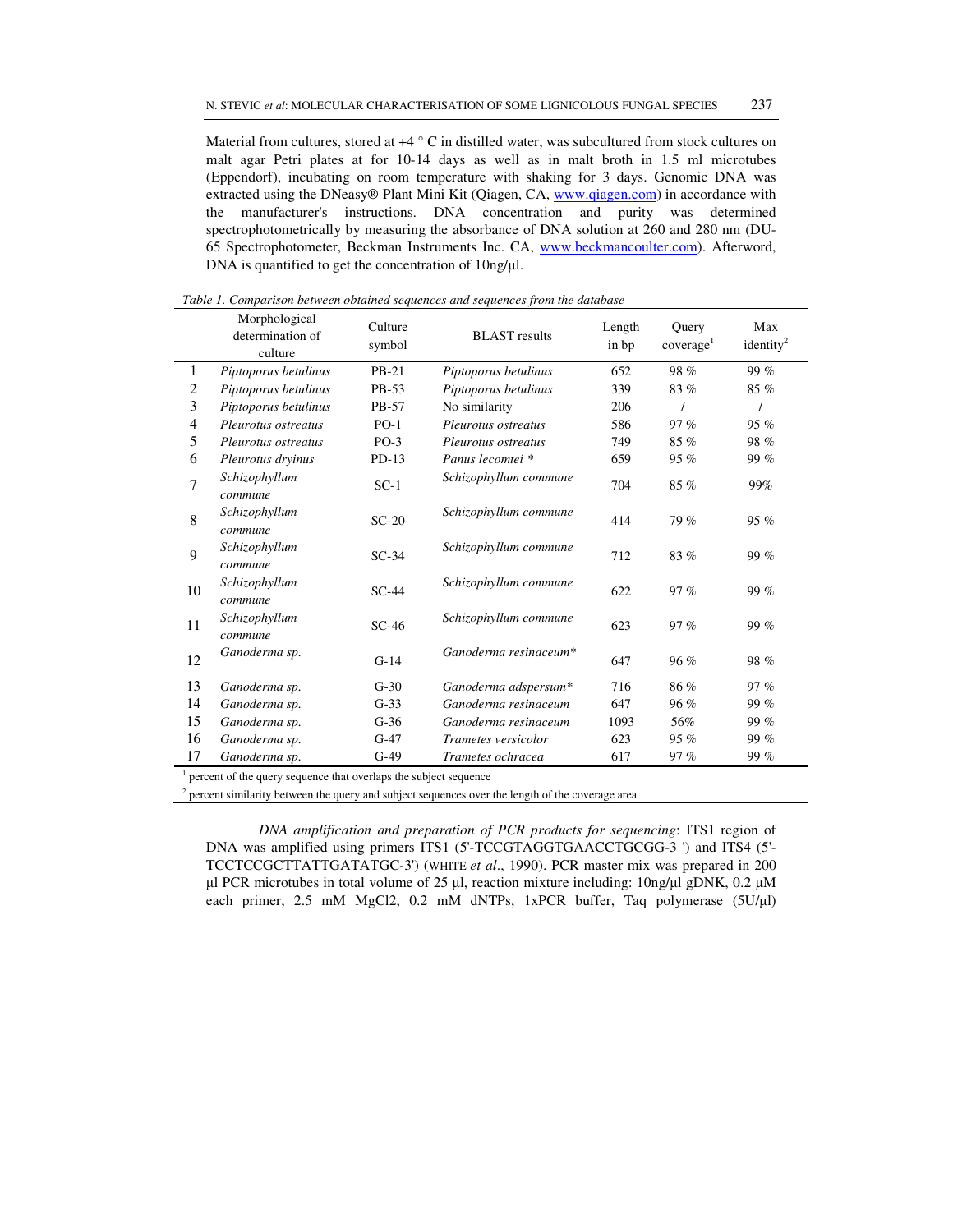(Fermentas, http://www.fermentas.com) and PCR water was added to reach the final volume. DNA fragments were amplified in a Thermal Cycler (Eppendorf, NY, http://www.eppendorf.com). The protocol for PCR amplification was performed according to GALOVIĆ *et al*., 2010a

 PCR products were quantified by electrophoresis on an agarose gel (2% agarose, 0.5 X TBE buffer) stained with EtBr dye. DNA ladder used was 50 bp GeneRuler ™ (Fermentas). Electrophoretic separation of PCR products was carried out in 0.5 X TBE buffer for 60 minutes at a constant current intensity of 50V. Visualisation was performed under UV light exposure on DIAS photodocumentation system (SERVA Electrophoresis GmbH, D, www.serva.de). Electrophoretically separated DNA fragments extracted by QIAquick Gel Extraction Kit, in accordance with the manufacturer's instructions (Qiagen). The concentration of purified DNA was determined spectrophotometrically and samples were quantified to 5ng/ $\mu$ l. Samples were sent for sequencing (Macrogen, NL, http://www.macrogen.com/) by automatic DNA sequencer (ABI 3730XL) using capillary electrophoresis.

*Sequence analysis*: The analysis of the ITS sequence included their alignment using software MEGA 5.10 (TAMURA *et al*., 2011) and their comparison with sequences from the NCBI database using the BLAST program (ALTCHUL *et al.* 1990), Available at: http://blast.ncbi.nlm.nih.gov/Blast.cgi).

### RESULTS AND DISCUSSION

*The success of DNA amplification, sequencing and sequence alignment*: DNA amplification of all tested cultures was successful and the length of obtained fragments was between 600 and 700bp (Figure 1). Sequencing of ITS1 region was successful for a total of 16 of the 17 fungi in culture, whereas ITS1 region of No. 3 fungal culture with the length of 206bp is not sequenced (Table 1). The results of BLAST searches, with significant parameters, as well as the length of all sequences in base pairs are presented in Table 1. Sequence's lengths are corresponding to the literature data for the ITS regions of examined species (BUZINA *et al.*, 2001; YANG, HUANG & YAO, 2007).

 Alignment of obtained ITS sequences of *Sch. commune*, *P. ostreatus*, *P. betulinus* and species of the genus *Ganoderma* was performed using the software MEGA 5.10 (TAMURA *et al*, 2011) (not shown). The homology of sequences within the same species or genus was calculated using the same software. The percentage of conserved nucleotides within the four samples of *Sch. commune* was 95.3%, while between two sequences of *P. ostreatus* it was 89.5%. 79.6% conserved nucleotides was observed between two sequences of *P. betulinus,* while for the four samples in the genus *Ganoderma* it was 84.1%. Alignment of sequences in the software MEGA 5.10 shows low intraspecific variability of ITS region, which is evident even in this small group of samples. The high degree of sequence conservation obtained for *Sch. commune* conservation is consistent with different study which examined the variability of strains of this species with fungi from culture, herbarium, different substrates and clinical samples (BUZINA *et al*., 2001).

*Comparison between obtained sequences and sequences from the database*: sequencing of ITS region confirmed the morphological determination of 9 cultures (*P. betulinus*: PB-21 and PB-53, *P. ostreatus*: PO-1 and PO-3, *Sch. commune*: SC -1, SC-20, SC-34, SC-44, SC-46). Among these sequences, the percentage of identity with sequences from the database was high, ranging from 95 to 99% (except for PB-53, where this parameter was 85%). Thus, considering the length of the sequence and the sequence coverage when compared with a database, reliable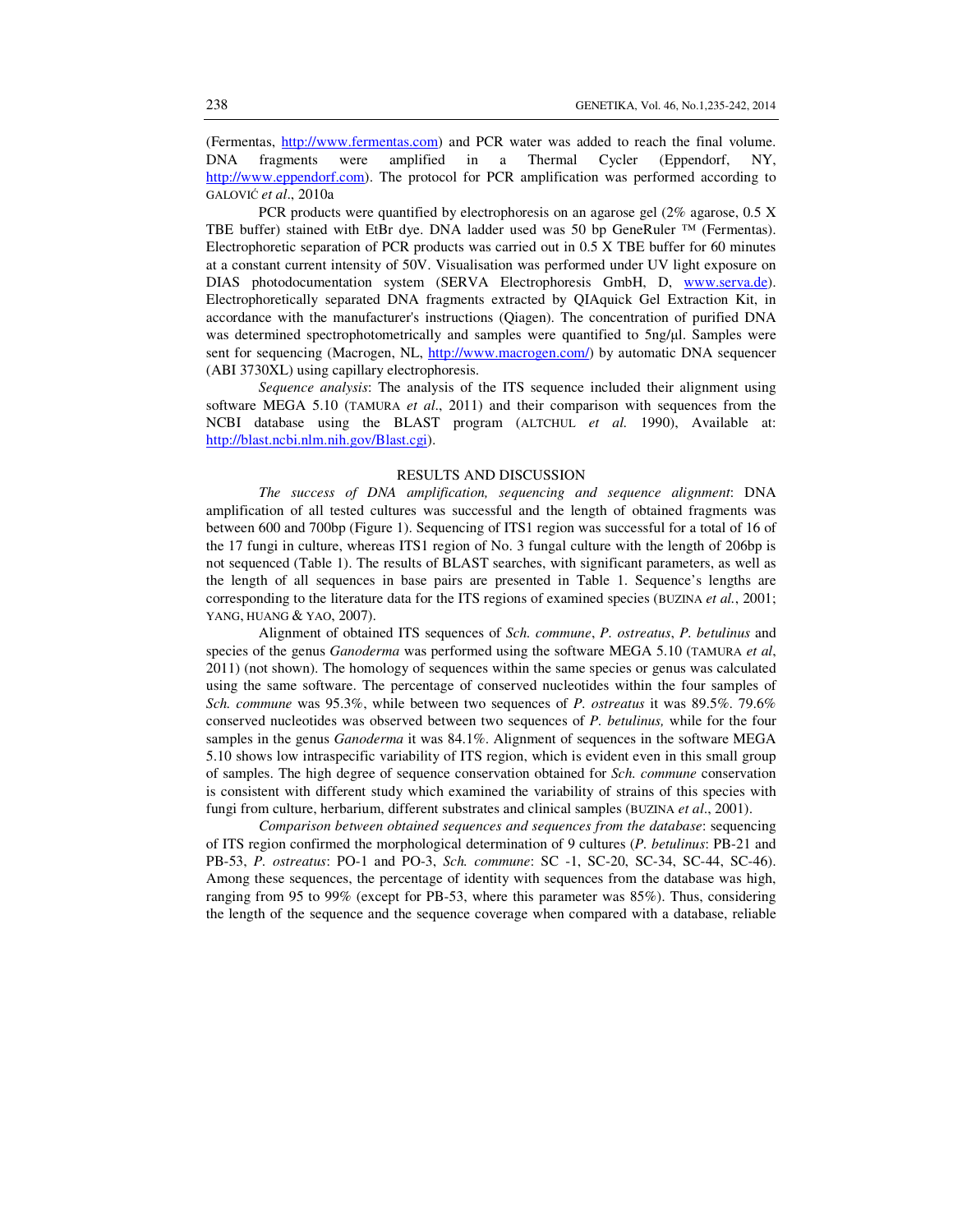

evidence of taxonomic and morphological confirmation of morphological determination was provided.

- Figure 1. Еlectrophoresis of PCR amplification products on 2% agarose gel. M: molecular weight marker 50-bp DNA ladder;
	- a) lane 1: PB-21; lane 2: PB-53; lane 3: PB-57; lane 4: PO-1; lane 5: PO-3; lane 6 PD-13;
	- b) lane 7: SC-1; lane 8: SC-20; lane 9: SC-34; lane 10: SC-44; lane 11: SC-46;
	- c) lane 12: G-14; lane 13: G-30; lane 14: G-33; lane 15: G-36; lane 16: G-47; lane 17: G-49.

Cultures G-14, G-33 i G-36 were identified as *G. resinaceum* and G-30 was identified as G*. adspersum.* Considering the fact that lignicolous species share the same habitat and substrate as well as possess the high morphological similarity, the possible reason for incorrect or incomplete identification of species within the genus prior to the formation of culture is probably morphological determination of fungi itself.

 Analysis of the ITS region did not confirm the morphoanatomical determination for cultures PD-13, G-47 and G-49 (Table 1). Identification of *P. dryinus* as *Panus lecomtei* can also be explained by the morphological similarities. Although taxonomically distant, distinguishing etween *P. dryinus* and *Panus* species (e.g., *P. strigosus* and *P. levis*) is difficult (WILSON, 2006, Retrieved October 11, 2012.), especially when young fruting bodies are collected.

 Cultures G-47 and G-49 (*Ganoderma*) were identified as two separate species of the genus *Trametes* (*T. versicolor* and *T. ochracea*). As *Ganoderma* and *Trametes* species use the same substrate, contamination of the fruiting bodies with fungi of other species is possible.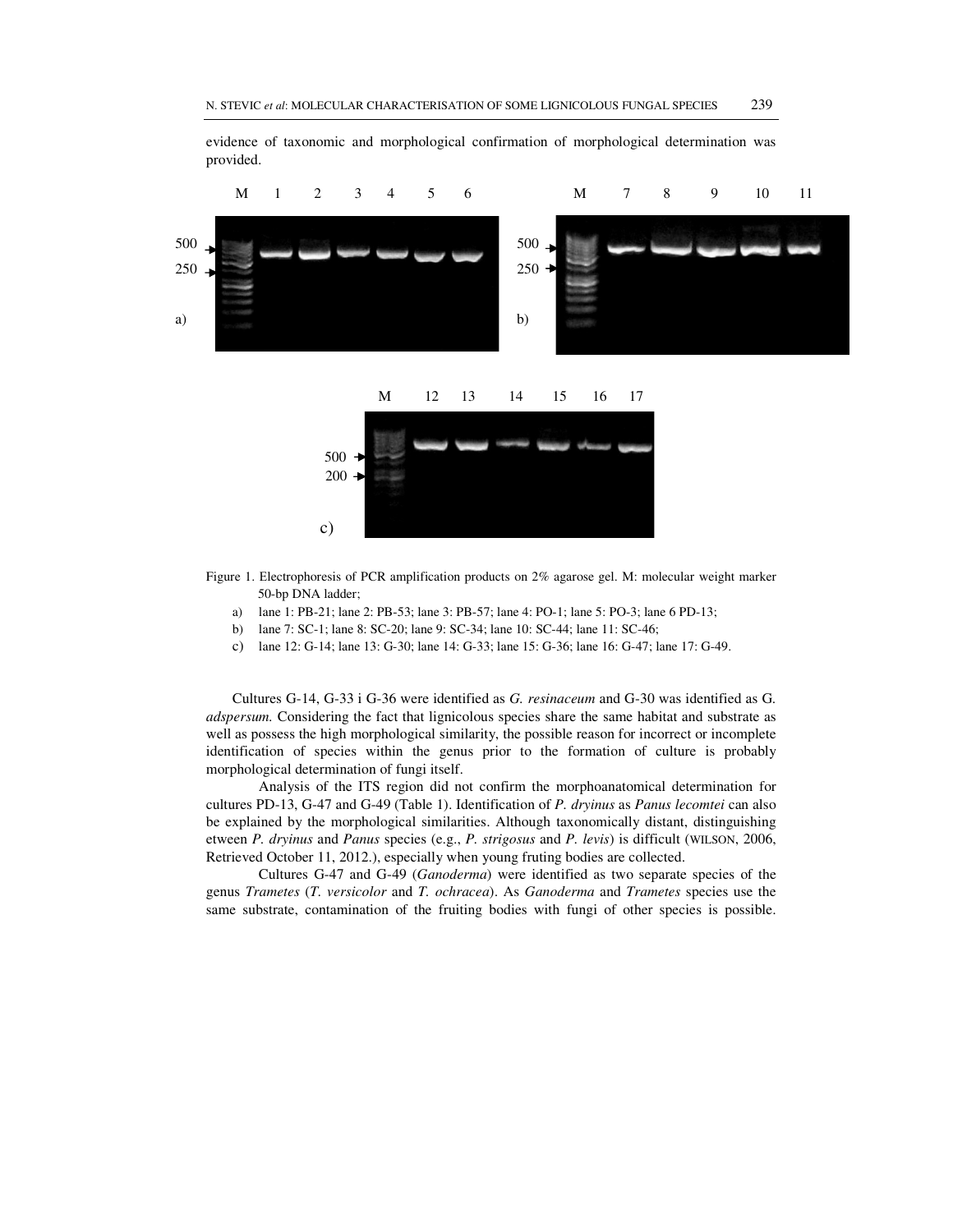Therefore, the sampling of mycelium for purposes of culture forming is advised to be performed by taking the inner, protected part of the fruiting body. Since these cultures were obtained on this manner it is possible that also a different source of culture contamination happened in the laboratory environment itself. The possible reasons for this could be the following: inappropriate maintenance of cultures in collections (medium change or the incorrect subcultivation of specific strain from the stock cultures), the lack of separated sterilized equipment, the existence of spores of other species existing at the same fruiting body. Furthermore, since fungi grow in culture in the form of white mycelia, determination or verification of their taxonomical position is necessary to be checked by biochemical tests, such as staining with diazonium blue B reagent (SUMMERBELL, 1985) or using molecular techniques; RFLP of ITS regions or direct sequence analysis and its comparison with online databases (HORTON & BRUNS, 2001; SEIFERT, 2009).

 There was no significant overlap in the database for ITS region of culture PB-57, therefore, it remained unidentified. The main reason for this is the short length of the sequence of 206bp, which does not cover the entire ITS region of fungi, whose length is between 450 and 700bp (BELLEMAIN *et al*., 2010). When the tested sequences are too short, E-value parameter can have high value, and thus can lead to misidentification, or in cases where the E-value exceeds threshold value (which is set in the parameters of the algorithm for searching the database and is usually 10), identification does not occur (http://blast.ncbi.nlm.nih.gov/Blast.cgi?CMD=Web&PAGE\_TYPE=BlastDocs&DOC\_TYPE=F AQ#nohits Retrieved October 11, 2012.).

 At some of the cultures where analysis of ITS region did not confirm the morphological determination (PD-13, G-14 and G-30) the processes of subcultivation, DNA isolation, amplification and sequencing of the ITS region were repeated (marked with " \* " in Table 1). Hence the comparison of the base sequences yielded the same results both times, the contamination in the laboratory manipulation may be excluded and pointed to the false morphological determination.

 The results of this study suggest small interspecies variability of ITS region among fungal cultures confirming it as an ideal marker for the species identification and verification of their integrity in the cultures. Confirmation of morphological determination at the molecular level is the initial step in further research (NOVAKOVIĆ *et al*., 2012). However, in the case when ITS region analysis does not confirm the identity of the culture, that can point to the need of an improvement of the steps in its characterization or maintenance inside the culture collection protocols.

#### ACKNOWLEDGEMENT

This work was partly supported by the Ministry of Education, Science and Technological Development of the Republic of Serbia within project No III43002 and by the Provincial Secretariat for Science and Technological Development, Vojvodina, Serbia (APV 114-451- 3592/2013-03 "Molecular and phenotypic diversity of taxa of economical and epidemiological importance, and endangered and endemic species in Europe"). Fungal cultures are obtained from the culture collection of Laboratory of Microbiology at the Department of Biology and Ecology, Faculty of Sciences in Novi Sad, while molecular analysis were performed at the Laboratory of Molecular Biology at the Institute of Lowland Forestry and Environment in Novi Sad.

> Received April 08<sup>th</sup>, 2013 Accepted January 05<sup>th</sup>, 2014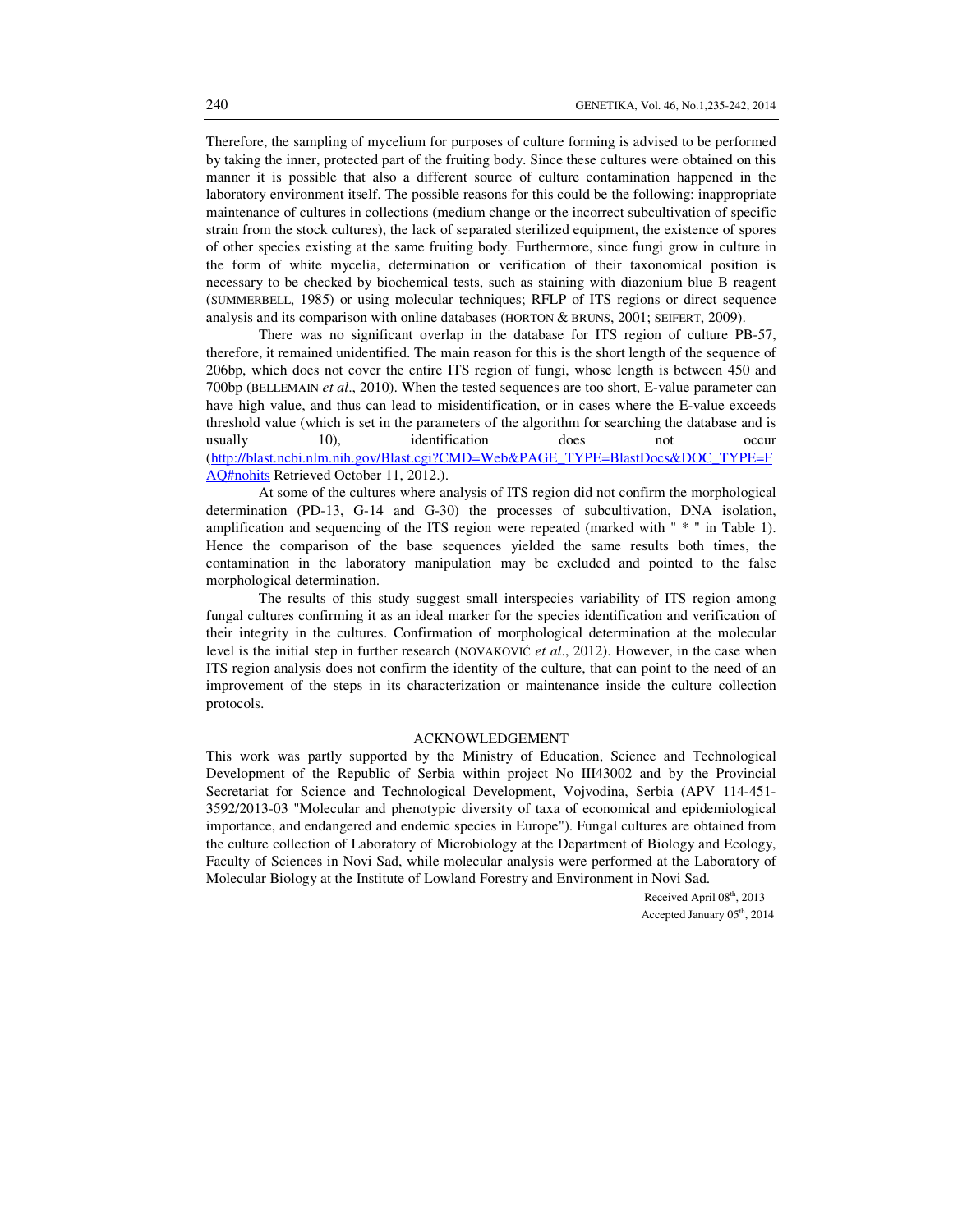#### **REFERENCES**

- ALTSCHUL, S.F., W.GISH, W.MILLER, E.W. MYERS and D.J. LIPMAN (1990): Basic local alignment search tool. J. Mol. Biol. 215: 403-410.
- ATKINS, S.D. & I.M. CLARK (2004): Fungal molecular diagnostics: a mini review. J Appl Genet, *45*: 3–15.
- BELLEMAIN,E., T.CARLSEN, C. BROCHMANN, E. COISSAC, P. TABERLET, H. KAUSERUD (2010): ITS as an environmental DNA barcode for fungi: an in silico approach reveals potential PCR biases. BMC Microbiol. *10*: 189.
- BUZINA, W., D. LANG-LOIDOLT, K. FREUDENSCHUSS, H. STAMMBERGER (2001): Development of Molecular Methods for Identification of *Schizophyllum commune* from clinical samples. J. Clin. Microbiol, *39*: 2391-2396.
- CAKTU, K., E.A. TURKOGLU (2011): Mıcrobıal Culture Collectıons: The Essentıal Resources For Life, GU J Sci, *24*(2): 175-180.
- CHASE ,M.W., M.F. FAY (2009): Barcoding of Plants and Fungi. Science *325*: 682-683.
- GALOVIC, V., S.ORLOVIC, B.KOVACEVIC, A. PILIPOVIC (2008): Determination of polymorphisms of microsatellite primers in Serbian germplasm. International poplar commission "Poplars, willows and people's wellbeing", 23rd Session, Beijing, China, 27-30 October. Abstracts of submitted papers, p. 68.
- GALOVIC, V., S.ORLOVIC, B.KOVACEVIC, A. PILIPOVIC (2009): Microsatellite genetic relationships of Populus clones, cultivars and hybris from two sections of genus Populus, Proceedings of the International Scientific Conference "Forestry in achieving millennium goals", November 13-15, Novi Sad, Serbia, 325-331.
- GALOVIC, V., S.ORLOVIC, P.PAP, D.ZGONJANIN-BOSIC, MATARUGA M., L. POLJAKOVIC-PAJNIK, M. DREKIC (2010): Revealing the genetic background of poplar breeding material. Fifth International poplar symposium "Poplars and willows: from research models to multipurpose trees for a bio-based society", Orvieto, Italy, 20-25 September. Book of abstracts, pp. 64.
- GALOVIĆ, V., S. ORLOVIĆ, P. PAP, B. KOVAČEVIĆ, M.MARKOVIĆ (2010a): Specificity of SSR loci for *Melampsora* species on poplars. Genetika, 42(3): 513-520.
- HAWKSWORTH, D.L. (2001): The magnitude of fungal diversity: the 1.5 million species estimate revisited. Mycol Res, *105*: 1422-1432.
- HORTON, T.R., T.D. BRUNS (2001): The molecular revolution in ectomycorrhizal ecology: peeking into the black-box. Mol Ecol, *10*(8): 1855-71.
- ILIC, Đ., M. KARAMAN, M. MATAVULJ, М.NOVAKOVIC (2008): Forming and characterisation of fungal culture collection northern Serbia. Book of Abstracts and Programme - III International Symposium of Ecologists of the Republic of Montenegro, Herceg Novi, Montenegro, 08.-12.10.2008., p. 85.
- KARAMAN, M., M. NOVAKOVIC, M.MATAVULY (2012): Fundamental fungal strategies in restoration of natural environment. In: Paz Silva A, Sol M (eds). Fungi: Types, environmental impact and role in disease. Nova Science Publishers, Inc, pp 167-214.
- NOVAKOVIĆ, M., M. KARAMAN, M. MARKOVIĆ, M. MATAVULJ, M.RUĆANDO, B.TRUDIĆ (2012): Survey of Macrofungal Diversity in the Forest Ecosystems of Stara Planina, Kopaonik and Tara. In: Proceedings of International Scientific Conference "FORESTS IN FUTURE-Sustainable Use, Risks and Challenges", 4th-5th October 2012, Beograd, 2012.
- NILSSON, R., M.RYBERG, K.ABARENKOV, E.SJÖKVIST, E. KRISTIANSSON (2009): The ITS region as a target for characterisation of fungal communities using emerging sequencing technologies. FEMS Microbiol. Lett. *296*: 97-101.
- [OECD] ORGANISATION FOR ECONOMIC CO-OPERATION AND DEVELOPMENT (2001): Biological Resource Centres: Underpinning the Future of Life Sciences and Biotechnology. OECD Publishing, Paris, France, ISSBN: 9789264193550
- SEIFFERT, K. (2009): Progress toward DNA barcoding of fungi. Mol. Ecol. Resour. *9* (Suppl 1): 83-89.
- SMITH, D. (2003): Culture collections over the world. Int Microbiol, *6*: 95-100.